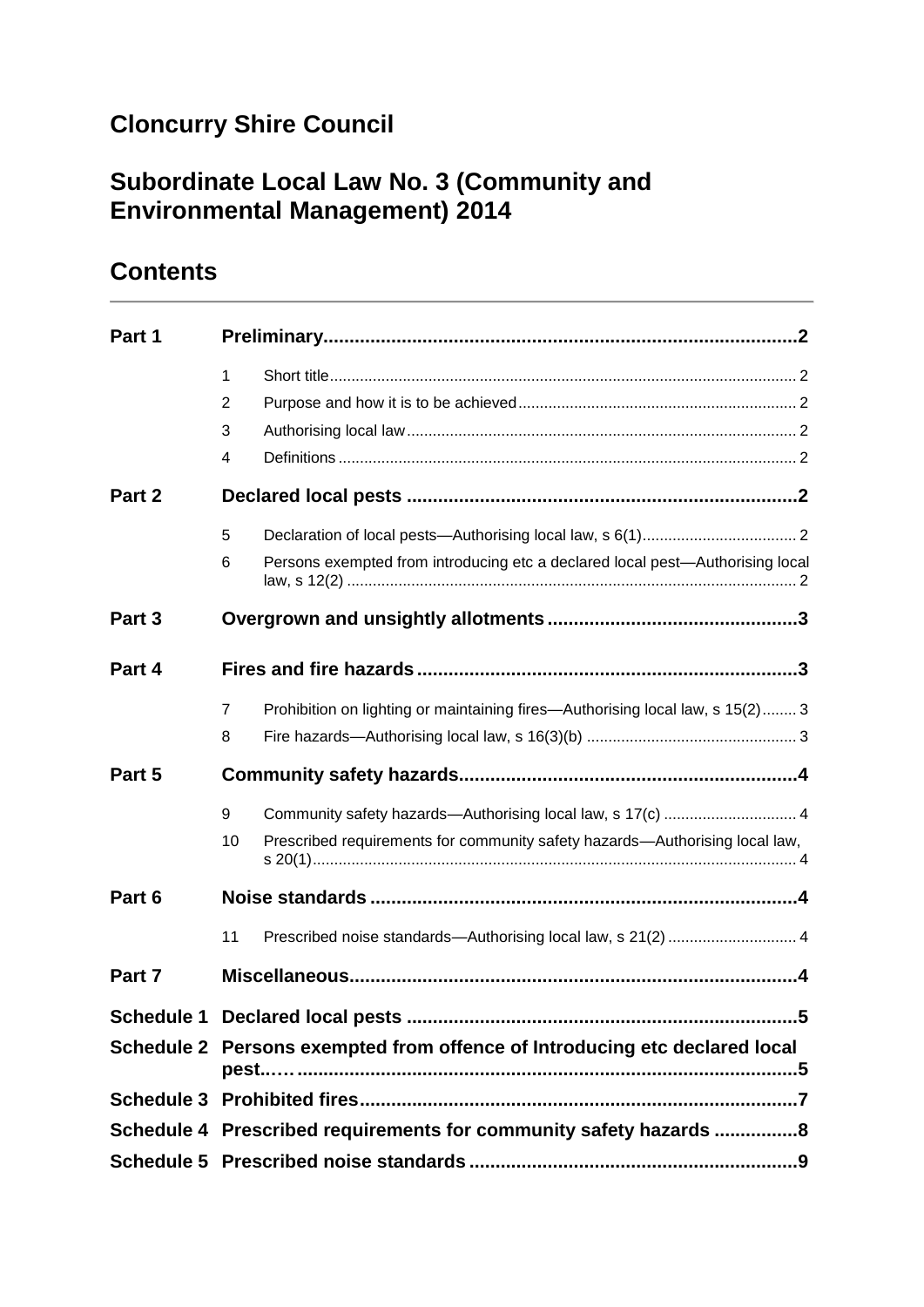### <span id="page-1-0"></span>**Part 1 Preliminary**

#### <span id="page-1-1"></span>**1 Short title**

This subordinate local law may be cited as *Subordinate Local Law No. 3 (Community and Environment Management) 2014.*

#### <span id="page-1-2"></span>**2 Purpose and how it is to be achieved**

- (1) The purpose of this subordinate local law is to supplement *Local Law No. 3 (Community and Environment Management) 2014*, which provides for protecting the environment and public health, safety and amenity within the local government's area.
- (2) The purpose is to be achieved by providing for—
	- (a) declaration of local pests; and
	- (b) prohibition of lighting or maintaining certain fires; and
	- (c) declaration of fire hazards; and
	- (d) declaration of community safety hazards; and
	- (e) prescribed requirements for owners of land containing community safety hazards; and
	- (f) declaration of noise standards.

#### <span id="page-1-3"></span>**3 Authorising local law**

The making of the provisions in this subordinate local law is authorised by *Local Law No. 3 (Community and Environment Management) 2014* (the *authorising local law*)*.*

#### <span id="page-1-4"></span>**4 Definitions**

Particular words used in this subordinate local law have the same meaning as provided for in the authorising local law.

### <span id="page-1-5"></span>**Part 2 Declared local pests**

#### <span id="page-1-6"></span>**5 Declaration of local pests—Authorising local law, s 6(1)**

For section 6(1) of the authorising local law, the animal or plant prescribed in column 1 of schedule 1 is a declared pest in the corresponding part of the local government's area mentioned in column 2 of schedule 1.

#### <span id="page-1-7"></span>**6 Persons exempted from introducing etc a declared local pest— Authorising local law, s 12(2)**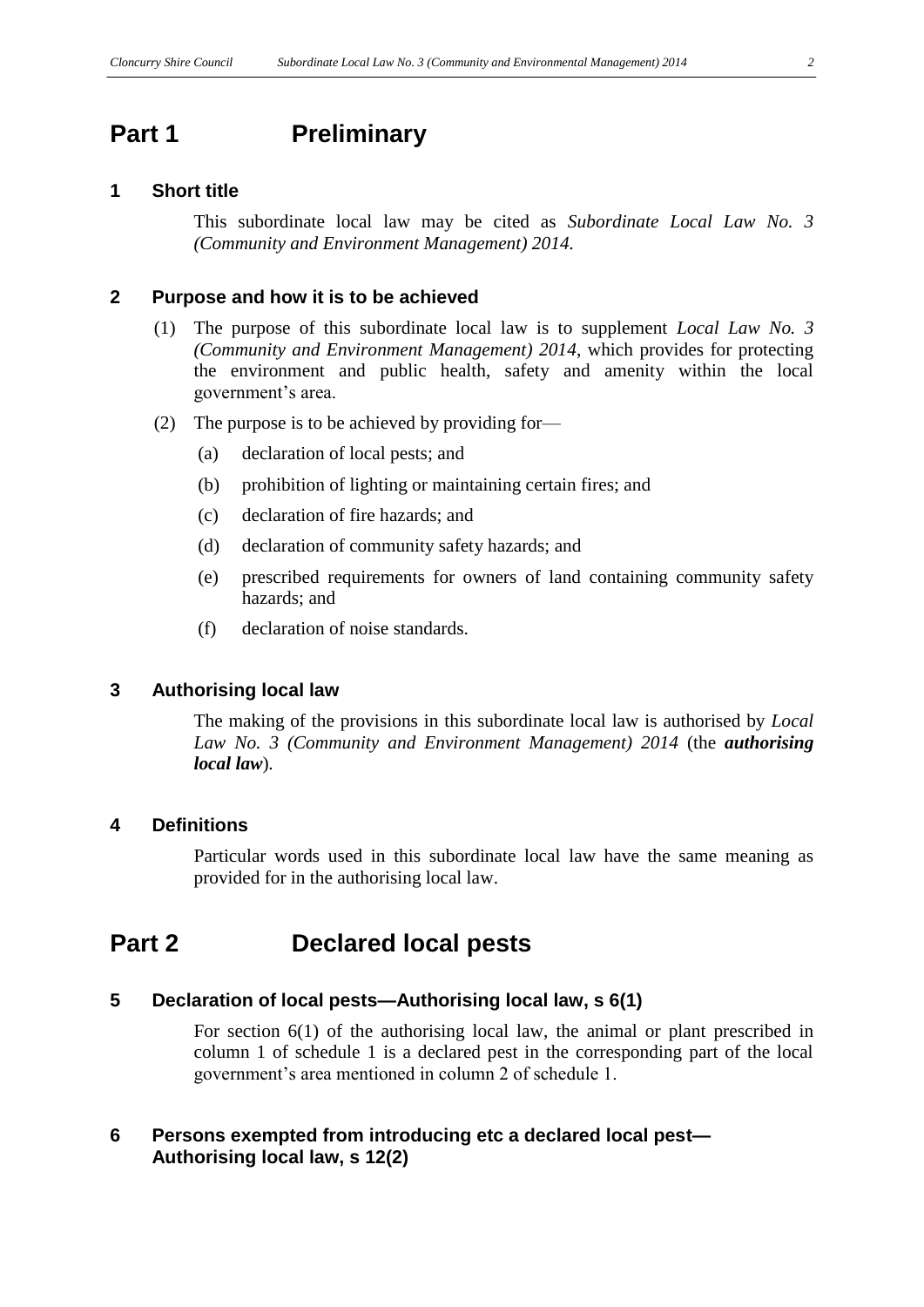For section 12(2) of the authorising local law, a person mentioned in column 1 of schedule 2 is exempt from section 12(1) of the authorising local law in relation to introducing, propagating, breeding or providing harbour to a declared local pest mentioned in the corresponding part of column 2 of schedule 2.

### <span id="page-2-0"></span>**Part 3 Overgrown and unsightly allotments**

*This part in the authorising local law does not contain any matters to be provided for by subordinate local law.*

### <span id="page-2-1"></span>**Part 4 Fires and fire hazards**

#### <span id="page-2-2"></span>**7 Prohibition on lighting or maintaining fires—Authorising local law, s 15(2)**

- (1) This section applies to the following fires<sup>1</sup>—
	- (a) a fire in which neither the height, width nor length of the material to be consumed exceeds 2 metres;
	- (b) a fire lit for the purpose of burning the carcass of a beast;
	- (c) a fire lit at a sawmill for the purpose of burning sawdust or other residue resulting from the operation of a sawmill;
	- (d) a fire lit out-doors, if enclosed in a fireplace so constructed as to prevent the escape of fire or any burning material therefrom.
- (2) For section 15(2) of the authorising local law, lighting or maintaining a fire described in column 2 of schedule 3 is declared to be prohibited in the corresponding part of the local government's area mentioned in column 1 of schedule 3.

#### <span id="page-2-3"></span>**8 Fire hazards—Authorising local law, s 16(3)(b)**

For section 16(3)(b) of the authorising local law, the following are declared to be fire hazards—

- live cinders or hot ash that is not enclosed in a fireplace so constructed as to prevent the escape of cinders or ash;
- a substantial accumulation of grass clippings that is liable to spontaneous combustion;
- dry vegetation that could be easily ignited or other flammable materials.

<sup>&</sup>lt;sup>1</sup> Pursuant to a notification by the Fire and Rescue Services Commissioner published in the gazette on 6 August 2004 under section 63 of the *Fire and Rescue Service Act 1990*, the listed fires can generally be lit without a permit issued by a fire warden, provided adequate precautions are taken to prevent the spread of fire and the fire confirms with any local law. Local laws can therefore regulate these types of fire, which is the purpose of this subordinate local law.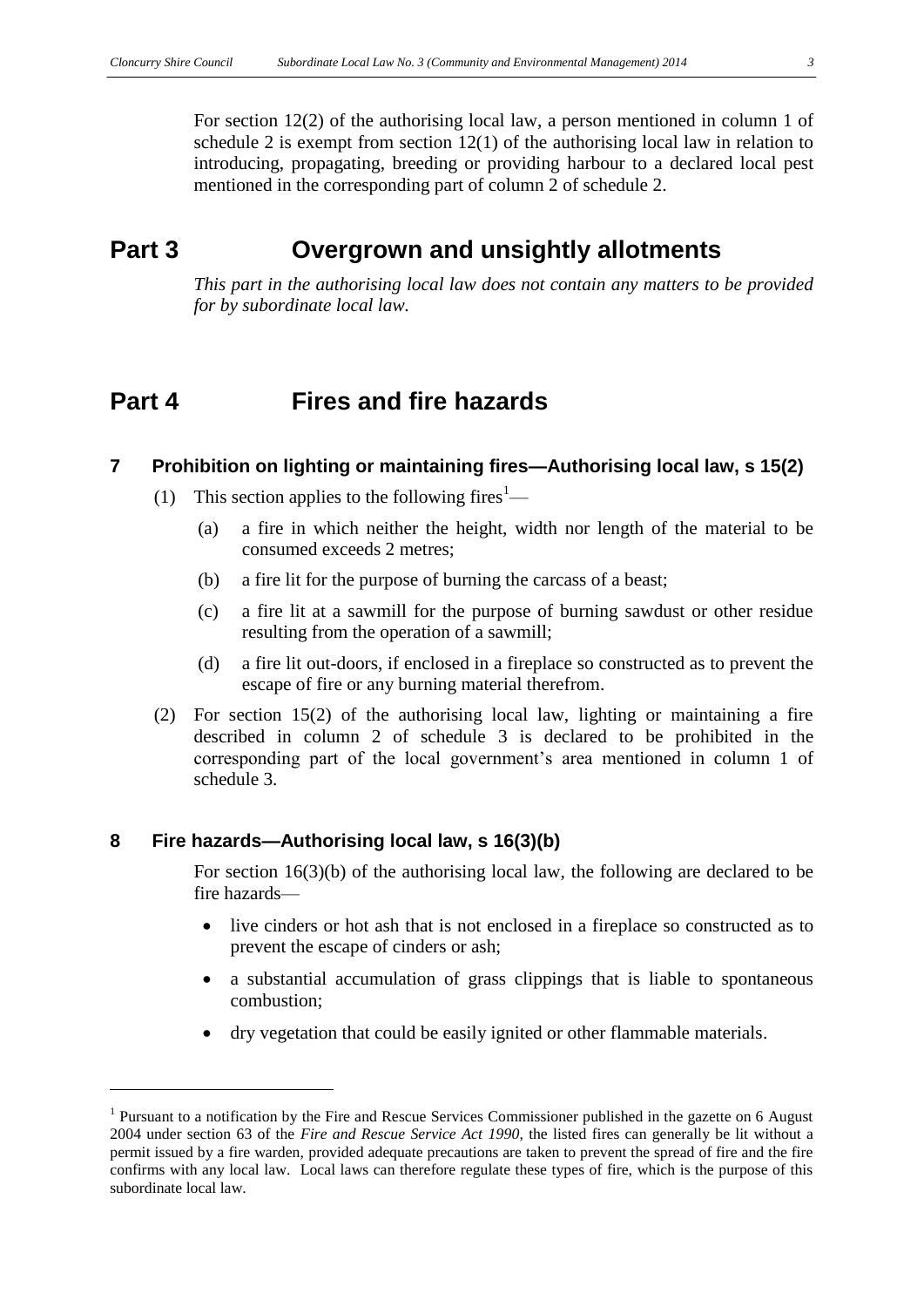### <span id="page-3-0"></span>**Part 5 Community safety hazards**

#### <span id="page-3-1"></span>**9 Community safety hazards—Authorising local law, s 17(c)**

For section 17(c) of the authorising local law, the following are declared to be community safety hazards—

Barbed wire fencing

Electric Fencing

Wells (including disused wells)

#### <span id="page-3-2"></span>**10 Prescribed requirements for community safety hazards—Authorising local law, s 20(1)**

For section 20(1) of the authorising local law, a responsible person for a community safety hazard listed in column 1 of schedule 4 must meet the requirements prescribed in the corresponding part of column 2 of schedule 4.

### <span id="page-3-3"></span>**Part 6 Noise standards**

#### <span id="page-3-4"></span>**11 Prescribed noise standards—Authorising local law, s 21(2)**

- (1) For section 21(2) of the authorising local law, the noise standard in column 2 of schedule 5 is prescribed for the section of the *Environmental Protection Act 1994*, chapter 8, part 3B, division 3 stated in column 1 of schedule 5.
- (2) For section 21(2) of the authorising local law, the noise standard in column 2 of schedule 5 applies in the corresponding part of the local government's area mentioned in column 3 of schedule 5.

### <span id="page-3-5"></span>**Part 7 Miscellaneous**

*This part in the authorising local law does not contain any matters to be provided for by subordinate local law.*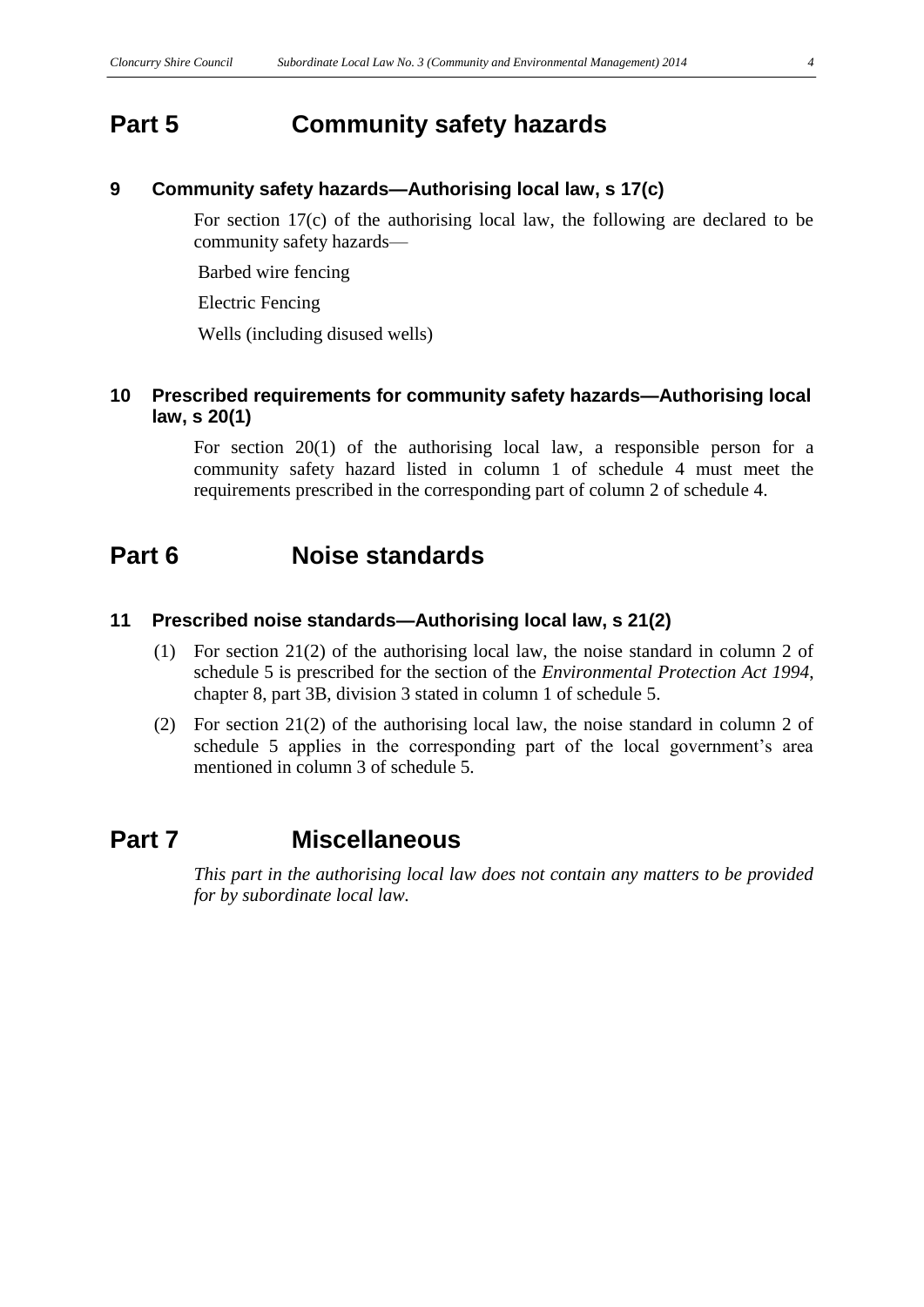# <span id="page-4-0"></span>**Schedule 1 Declared local pests**

Section 5

<span id="page-4-1"></span>

| Column 1<br>Applicable part of local government's<br>area | Column 2<br><b>Declared local pest</b> |
|-----------------------------------------------------------|----------------------------------------|
| Whole area                                                | Calotrope                              |
|                                                           | (Calotropis giganeta and               |
|                                                           | Calotropis procera)                    |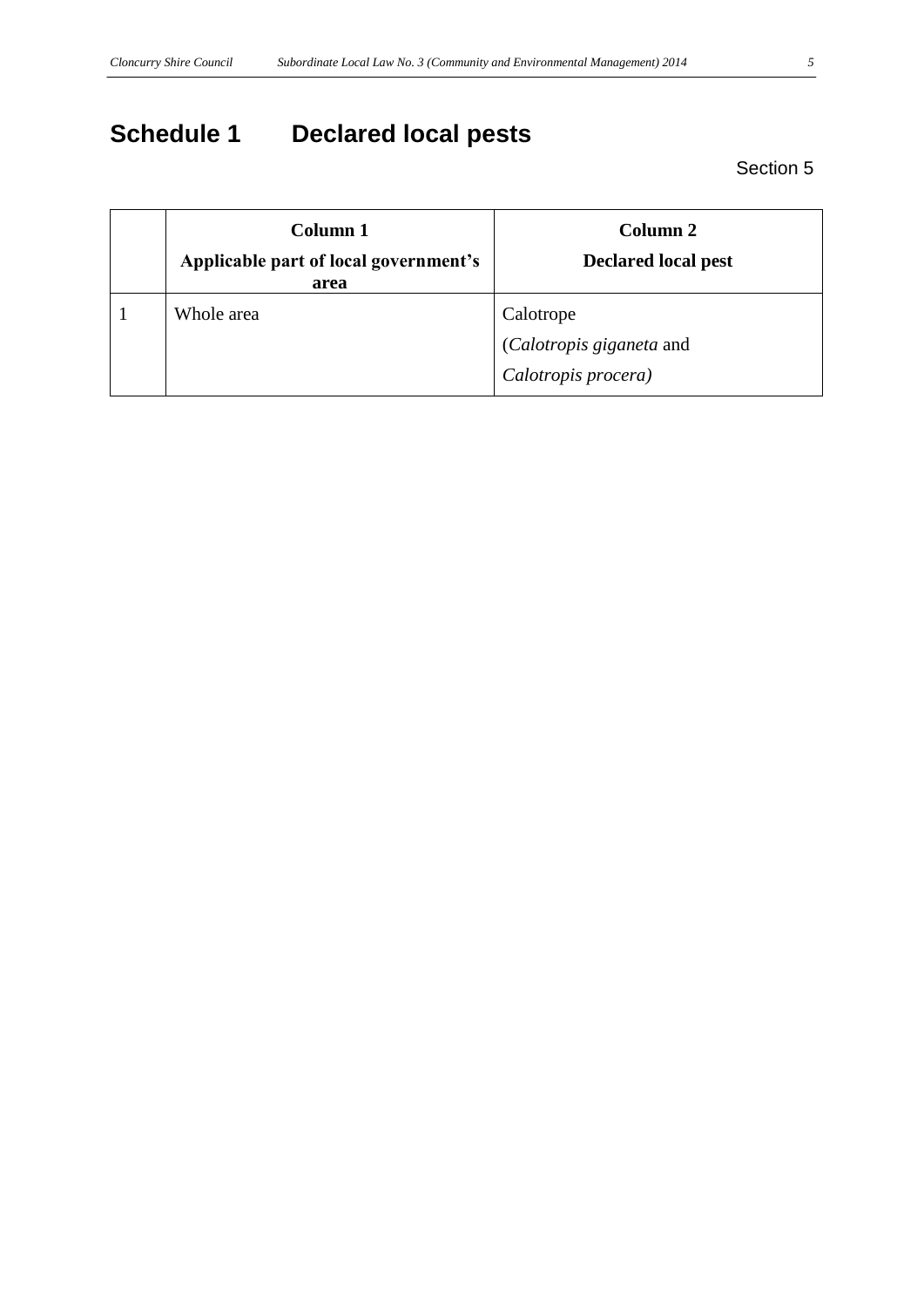## **Schedule 2 Persons exempted from offence of Introducing etc declared local pest**

Section 6 (2)

Intentionally blank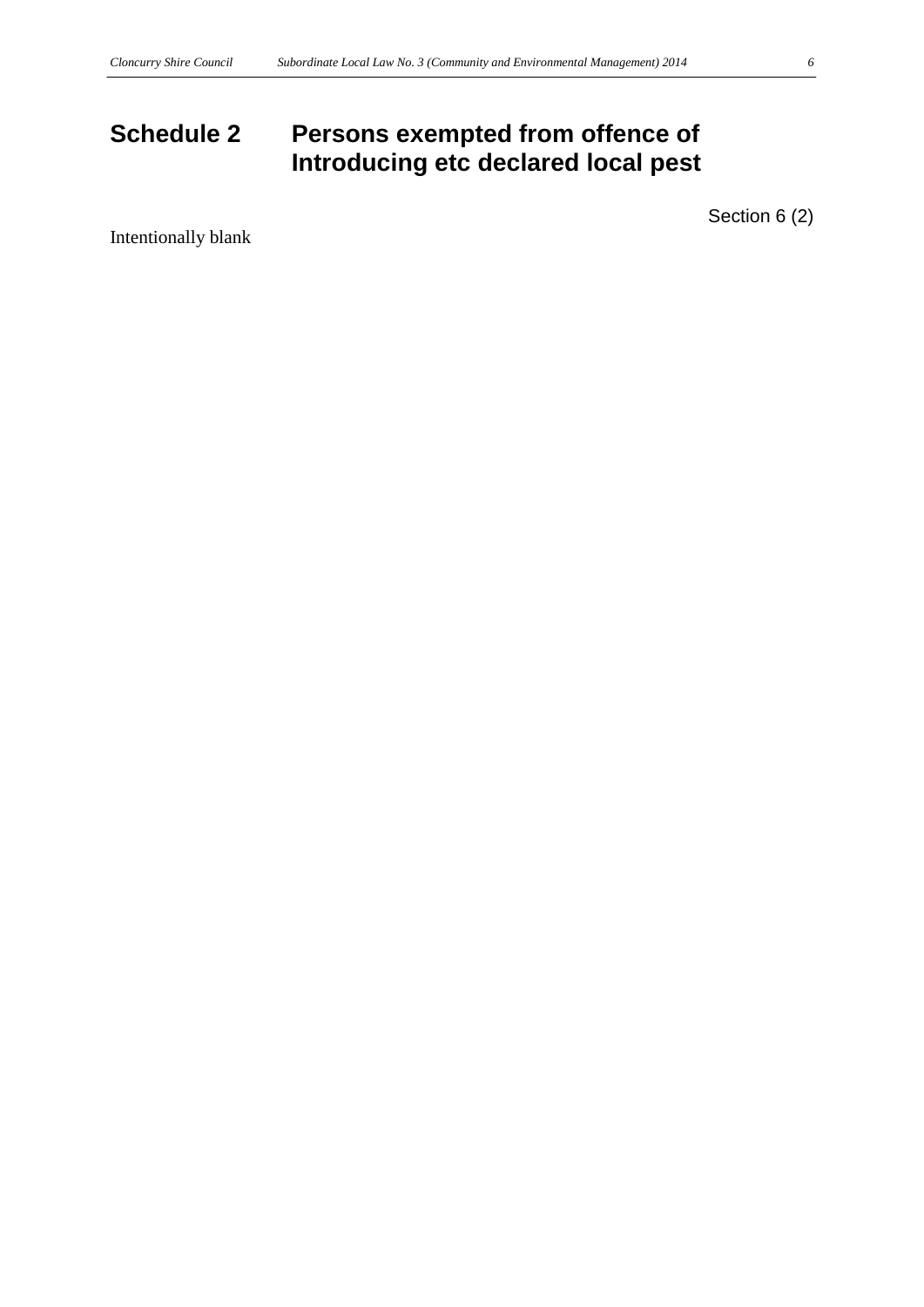## <span id="page-6-0"></span>**Schedule 3 Prohibited fires**

Section 7(2)

|                | Column <sub>1</sub><br>Applicable part of local government's<br>area | Column <sub>2</sub><br><b>Prohibited fire</b>                                                                                                                                                                                                       |
|----------------|----------------------------------------------------------------------|-----------------------------------------------------------------------------------------------------------------------------------------------------------------------------------------------------------------------------------------------------|
| 1              | Entire local government area                                         | A fire that is not contained in a<br>commercial standard incinerator<br>constructed in accordance with<br>Australian Standard 1875 (or any<br>other applicable Australian Standard)<br><b>OR</b>                                                    |
|                |                                                                      | Any fire on private property OR<br>Any fire on private property having<br>an area less than 4,100 square metres,<br>unless it is enclosed in a fireplace so<br>constructed as to prevent the escape<br>of fire or any burning material<br>therefrom |
| $\overline{2}$ | Local government controlled areas                                    | A fire that is not in a fireplace,<br>٠<br>barbeque or incinerator constructed<br>by the local government                                                                                                                                           |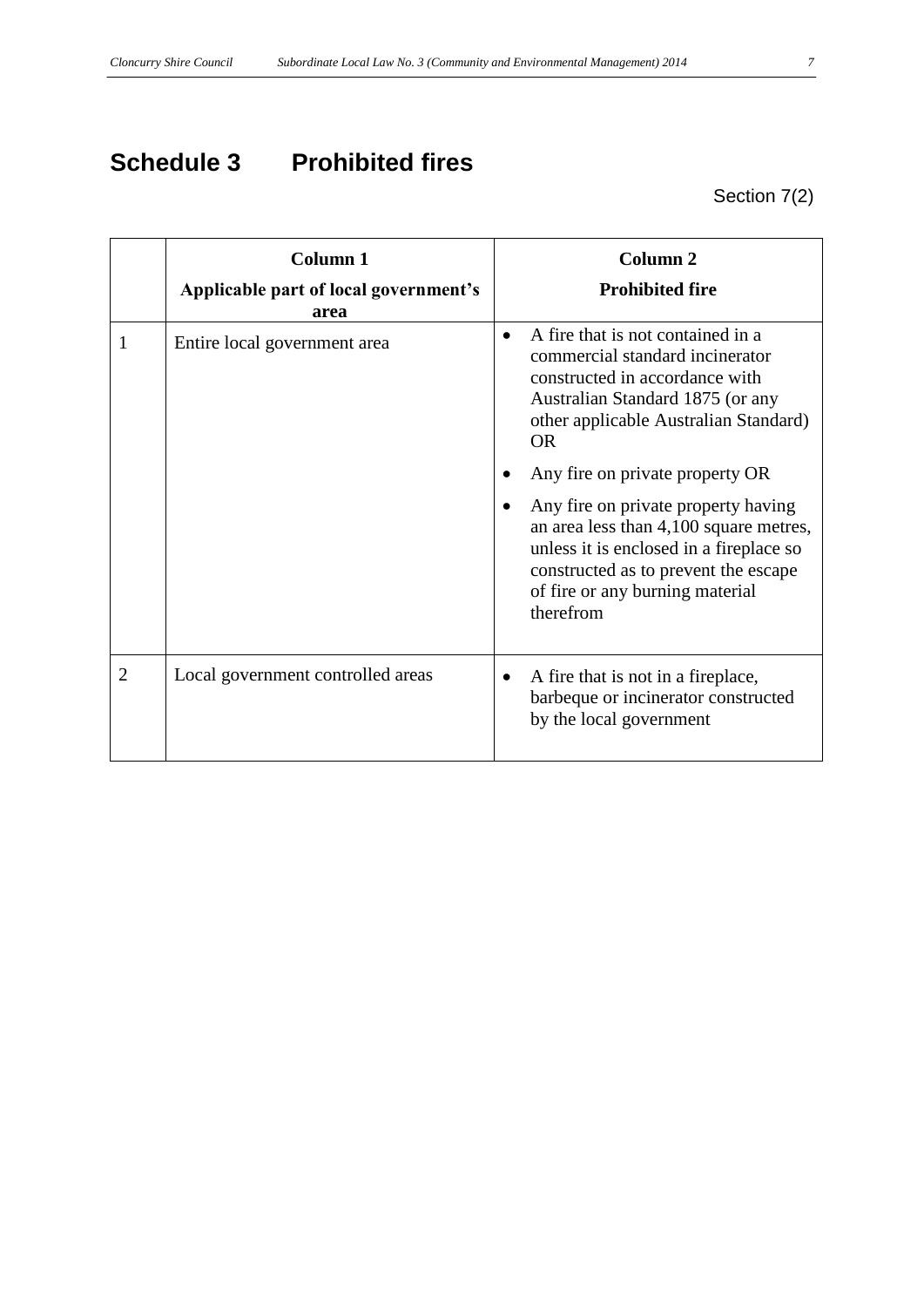## <span id="page-7-0"></span>**Schedule 4 Prescribed requirements for community safety hazards**

Section 10

|                | <b>Column 1</b><br><b>Community safety hazard</b> | <b>Column 2</b><br>Prescribed requirements to be met by                                                                                                                                                                                                                                                                                                                                                                                                                                                                                                                                                                                                                                                                                                    |
|----------------|---------------------------------------------------|------------------------------------------------------------------------------------------------------------------------------------------------------------------------------------------------------------------------------------------------------------------------------------------------------------------------------------------------------------------------------------------------------------------------------------------------------------------------------------------------------------------------------------------------------------------------------------------------------------------------------------------------------------------------------------------------------------------------------------------------------------|
| 1              | Barbed wire fencing                               | owner of land<br>Fencing not to be installed along a<br>$\bullet$<br>boundary adjoining a public park<br>Barbed wire to be used in urban areas<br>$\bullet$<br>only in a security fence with the<br>barbed wire to be more than 2 metres<br>off the ground<br>Existing barbed wire is to be replaced<br>$\bullet$<br>at the end of its economic life.                                                                                                                                                                                                                                                                                                                                                                                                      |
| $\overline{2}$ | Electric fencing                                  | Fencing that adjoins any road or<br>$\bullet$<br>public land to have warning signs of<br>a size that can be read from a distance<br>of 5 metres and fixed at 5 metre<br>intervals along the fence<br>Fencing must be situated at least<br>$\bullet$<br>1500mm from a fence located on or<br>within the boundary of the premises<br>OR such that if the fencing is<br>installed on the boundary of the<br>premises the lowest point of the<br>fencing capable of imparting an<br>electric shock when touched is at<br>least 2000 mm in height<br>Fencing must be installed, operated<br>and maintained in accordance with<br>AS/NZS 3014:2003.<br>Fencing for security must be installed,<br>operated and maintained in accordance<br>with AS/NZS 016:2002. |
| 3              | Wells (including disused wells)                   | To be securely fenced and covered.                                                                                                                                                                                                                                                                                                                                                                                                                                                                                                                                                                                                                                                                                                                         |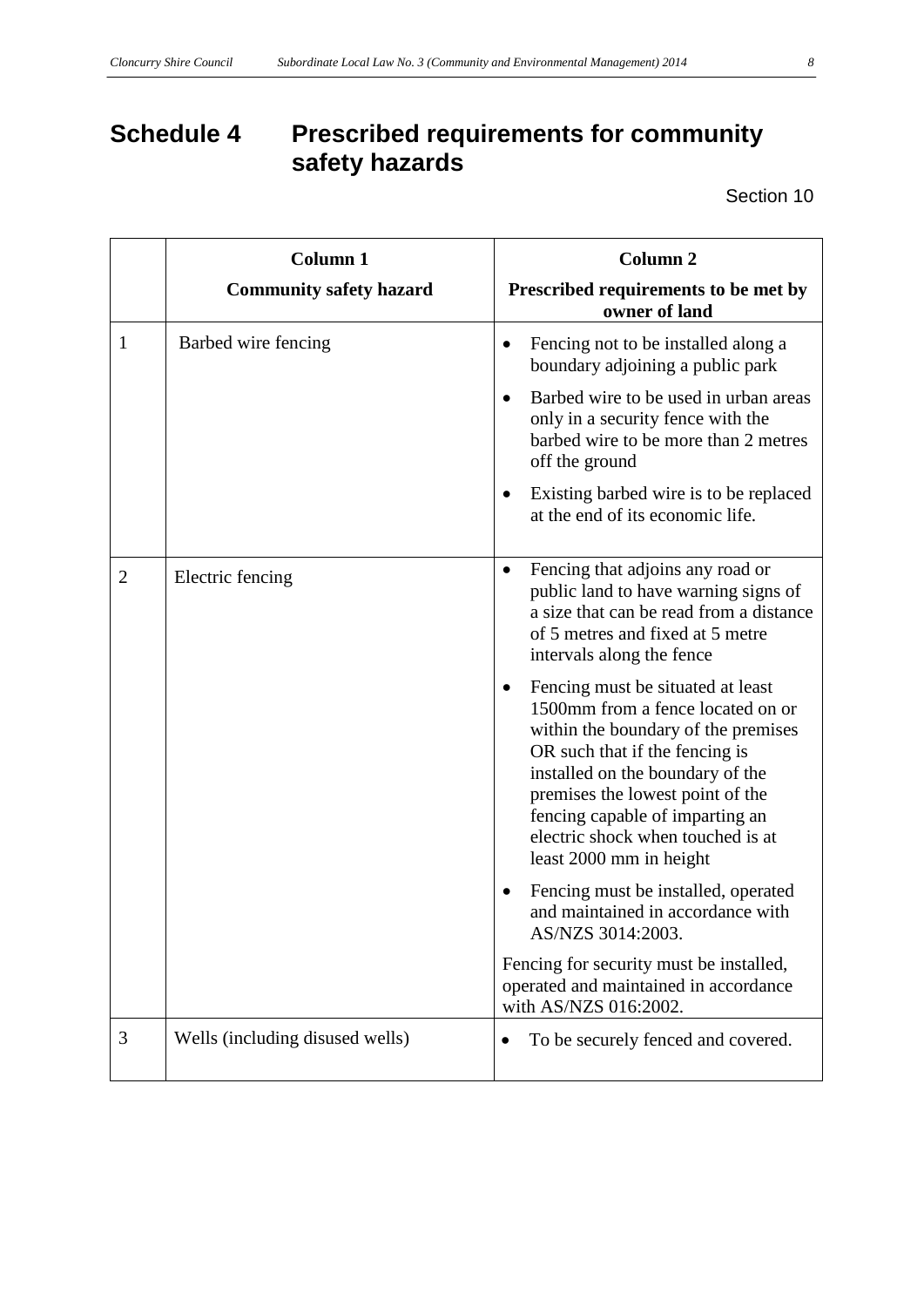## <span id="page-8-0"></span>**Schedule 5 Prescribed noise standards**

Section 11

Intentionally blank